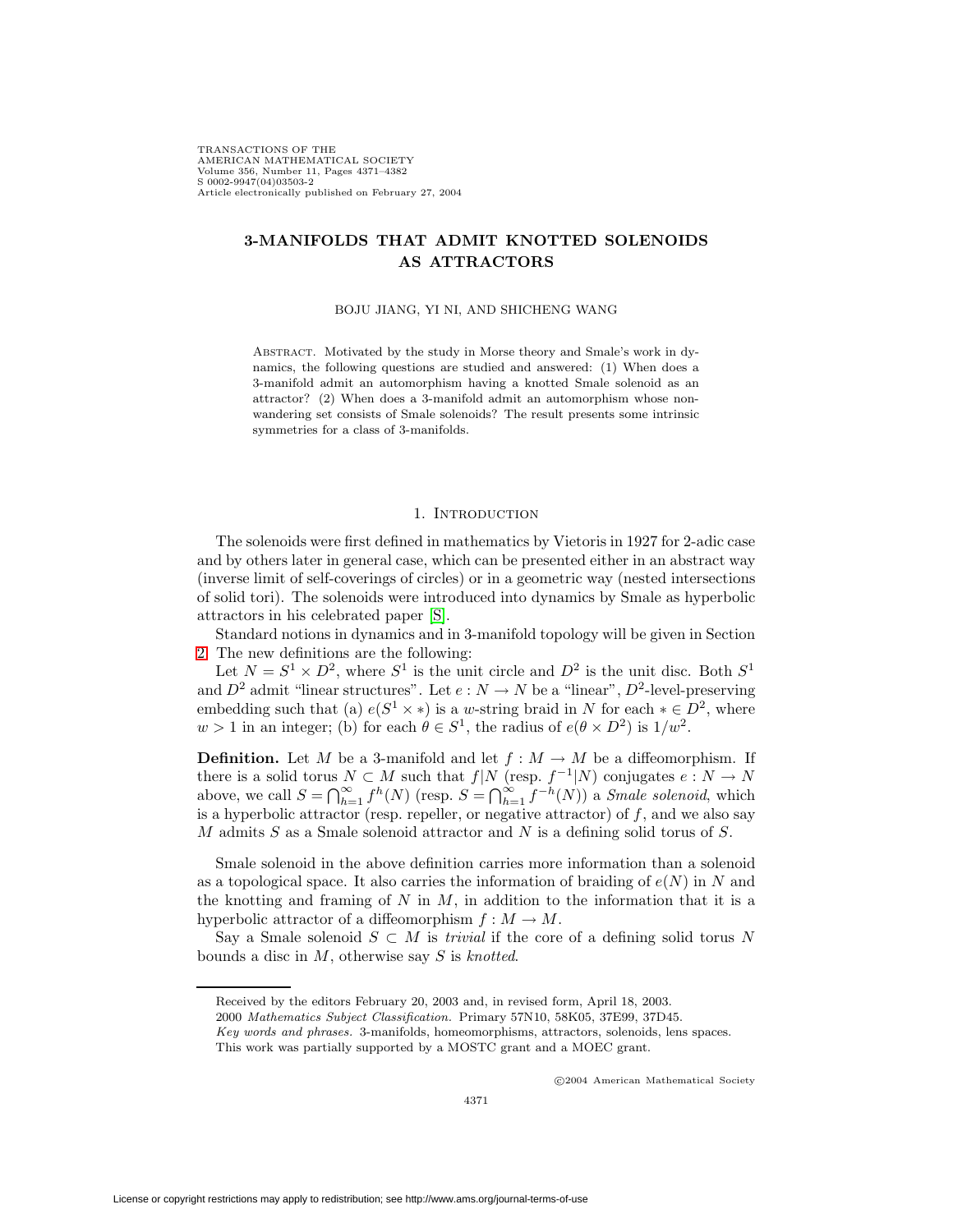<span id="page-1-1"></span>**Theorem 1.** Suppose M is a closed orientable 3-manifold. There is a diffeomorphism  $f : M \to M$  such that the non-wandering set  $\Omega(f)$  contains a knotted Smale solenoid IF and ONLY IF the manifold M has a lens space  $L(p, q)$ , with  $p \neq 0, \pm 1$ , as a prime factor.

<span id="page-1-0"></span>**Theorem 2.** Suppose M is a closed orientable 3-manifold. There is a diffeomorphism  $f : M \to M$  with the non-wandering set  $\Omega(f)$  a union of finitely many Smale solenoids IF and ONLY IF the manifold M is a lens space  $L(p,q)$ ,  $p \neq 0$ .

Moreover for the IF part, the  $\Omega(f)$  can be chosen to be two explicit  $(p+1)$ -adic solenoids,  $p + 1 \neq 0, \pm 1$ .

**Corollary 1.** The diffeomorphism f constructed in the IF part of Theorem [2](#page-1-0) is Ω-stable, but is not structurally stable.

### **Motivations of the results.**

(1) From Morse theory. Let  $f : M \to R$  be a non-degenerate Morse function. Then the gradient vector field  $\text{grad} f$  is a dynamical system on  $M$  with hyperbolic  $\Omega(\text{grad} f)$ . An important aspect of Morse theory is to use the global information of the singularities of f, or equivalently, the information of  $\Omega(\text{grad} f)$ , to provide topological information of the manifold M. The classical examples are: if  $\Omega(\text{grad } f)$ consists of two points, then M is the sphere by Reeb in 1952 [\[R\]](#page-11-1), and if  $\Omega(\text{grad } f)$ consists of three points, then  $M$  is a projective plane like manifold of dimension 2, 4, 8 or 16 proved by Eells and Kuiper in 1961 [\[EK\]](#page-11-2). The ONLY IF part of Theorems [1](#page-1-1) and [2](#page-1-0) are results of this style.

(2) From dynamics of Smale's school. In [\[S\]](#page-11-0), for a diffeomorphism  $f : M \to M$ , Smale introduced the Axiom A, the strong transversality condition and the no cycle condition for  $\Omega(f)$ . Important results in the dynamics school of Smale are the equivalences between those conditions and various stabilities. For an Axiom A system f, Smale proved (Spectral Decomposition Theorem)  $\Omega(f)$  can be decomposed into the so-called basic sets. He posed several types of basic sets: (a) Zero dimensional ones such as isolated points and Smale Horse Shoe; (b) Anosov maps and maps derived from Anosov; (c) expansive ones such as Smale solenoids.

All those results and notions need examples to testify. Most known examples are local. It is natural to ask a global question where topology and dynamics interact: For which manifold M is there an  $f : M \to M$  such that all the basic sets of  $\Omega(f)$ belong to a single type above?

There is no restriction when  $\Omega(f)$  is zero dimensional. The answer to the question for Anosov map was given by Porteous in 1974 [\[Po\]](#page-11-3). The ONLY IF part of Theorem [2](#page-1-0) gives an answer about Smale solenoids for 3-manifolds. The Corollary also provides 3-dimensional global examples to testify the notions of stability.

We would also like to point out that there are many nice results on the interplay of topology and dynamics, mostly for flows. See [\[F\]](#page-11-4), [\[Su\]](#page-11-5) and [\[T\]](#page-11-6) for examples.

(3) Searching symmetries of manifolds with stability. A manifold M admitting a dynamics f such that  $\Omega(f)$  consists of two hyperbolic attractors presents a symmetry of the manifold with certain stability. The sphere, the simplest closed manifold, admits a hyperbolic dynamics f such that  $\Omega(f)$  consists of exactly two points, one is a source, and the other is a sink. The attractors in this example are the simplest in three senses:  $(1)$  The topology of the attractors are trivial,  $(2)$  the embedding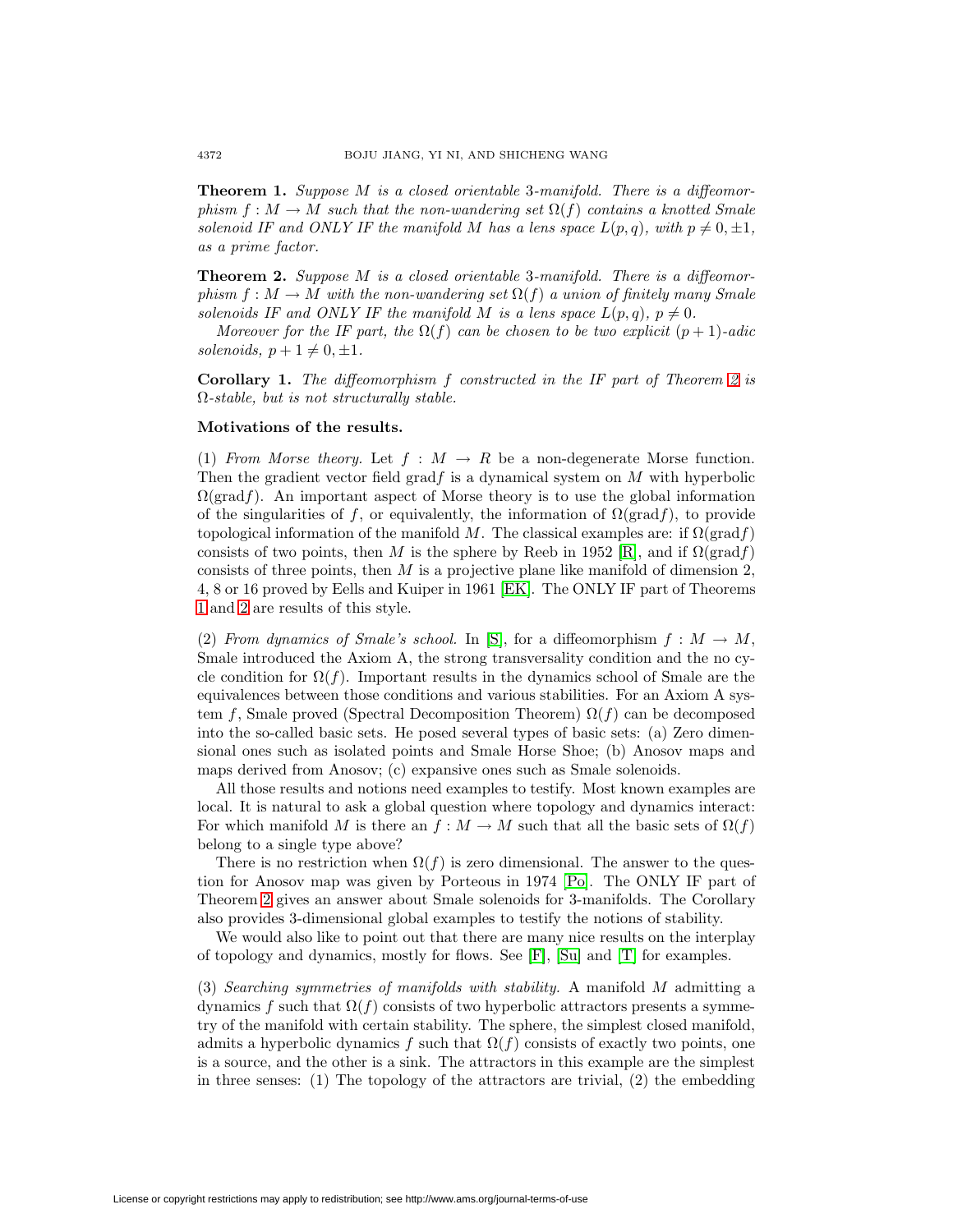of attractors into the manifolds are trivial,  $(3)$  the restriction of the dynamics f on the attractors are trivial. The IF part of Theorem [2](#page-1-0) and the Corollary show more manifolds with such symmetry when we consider more complicated attractors suitably embedded into the manifolds.

Indeed we believe that many more 3-manifolds admit such symmetries if we replace the Smale solenoid by its generalization, the so-called Smale-Williams solenoid [\[W\]](#page-11-7) (the name is suggested in [\[Pe\]](#page-11-8)).

**The structure of the paper.** For the convenience of the readers from both dynamics and 3-manifold topology, we list the needed notions and facts in dynamics and in 3-manifold topology in Section [2.](#page-2-0) Sections [3,](#page-3-0) [4](#page-6-0) and [5](#page-10-0) are devoted respectively to the proofs of the ONLY IF parts of Theorems [1](#page-1-1) and [2,](#page-1-0) the IF parts of Theorems [1](#page-1-1) and [2,](#page-1-0) and the Corollary. Most notions in dynamics mentioned in Section [2](#page-2-0) are only used in Section [5.](#page-10-0) To the authors, the most interesting part of the paper is the discovery of the IF part of Theorem [2](#page-1-0) and its explicit constructive proof. Since such an explicit constructive proof is difficult to generalize to the case of Smale-Williams solenoids, we wonder if there is an alternative proof for the IF part of Theorem [2.](#page-1-0)

### 2. Notions and facts in dynamics and in 3-manifold topology

<span id="page-2-0"></span>**From dynamics.** Everything in this part can be found in [\[Ni\]](#page-11-9), unless otherwise indicated.

Assume  $f: M \to M$  is a diffeomorphism of a compact *n*-manifold M.

An invariant set of f is a subset  $\Lambda \subset M$  such that  $f(\Lambda) = \Lambda$ . A point  $x \in M$  is non-wandering if for any neighborhood U of x,  $f^{n}(U) \cap U \neq \emptyset$  for infinitely many integers n. Then  $\Omega(f)$ , the non-wandering set of f, defined as the set of all nonwandering points, is an f-invariant closed set. A set  $\Lambda \subset M$  is an *attractor* if there exists a closed neighborhood U of  $\Lambda$  such that  $f(U) \subset \text{Int } U$ ,  $\Lambda = \bigcap_{h=1}^{\infty} f^h(U)$ , and  $\Lambda = \Omega(f|U).$ 

Say f is *structurally stable* if all diffeomorphisms  $C^1$ -close to f are conjugate to f. Say f is  $\Omega$ -stable if all diffeomorphisms  $C^1$ -close to f preserve the structure of  $\Omega(f)$ .

A closed invariant set  $\Lambda$  of f is hyperbolic if there is a continuous f-invariant splitting of the tangent bundle  $TM_\Lambda$  into *stable* and *unstable bundles*  $E_\Lambda^s \oplus E_\Lambda^u$  with

$$
||Df^{m}(v)|| \le C\lambda^{-m}||v|| \quad \forall v \in E_{\Lambda}^{s}, \forall m > 0,
$$
  

$$
||Df^{-m}(v)|| \le C\lambda^{-m}||v|| \quad \forall v \in E_{\Lambda}^{u}, \forall m > 0,
$$

for some fixed  $C > 0$  and  $\lambda > 1$ .

**The Axiom A.** The diffeomorphism  $f : M \to M$  satisfies Axiom A if (a) the non-wandering set  $\Omega(f)$  is hyperbolic; and (b) the periodic points of f are dense in  $\Omega(f)$ .

**Spectral Decomposition Theorem.** For  $f : M \to M$  satisfying Axiom A,  $\Omega(f)$ can be decomposed in a unique way into finitely many disjoint sets  $B_1, ..., B_k$ , so that each  $B_i$  is closed, f-invariant and contains a dense f-orbit.

The  $B_i$  in the decomposition above are usually referred to as *basic sets*.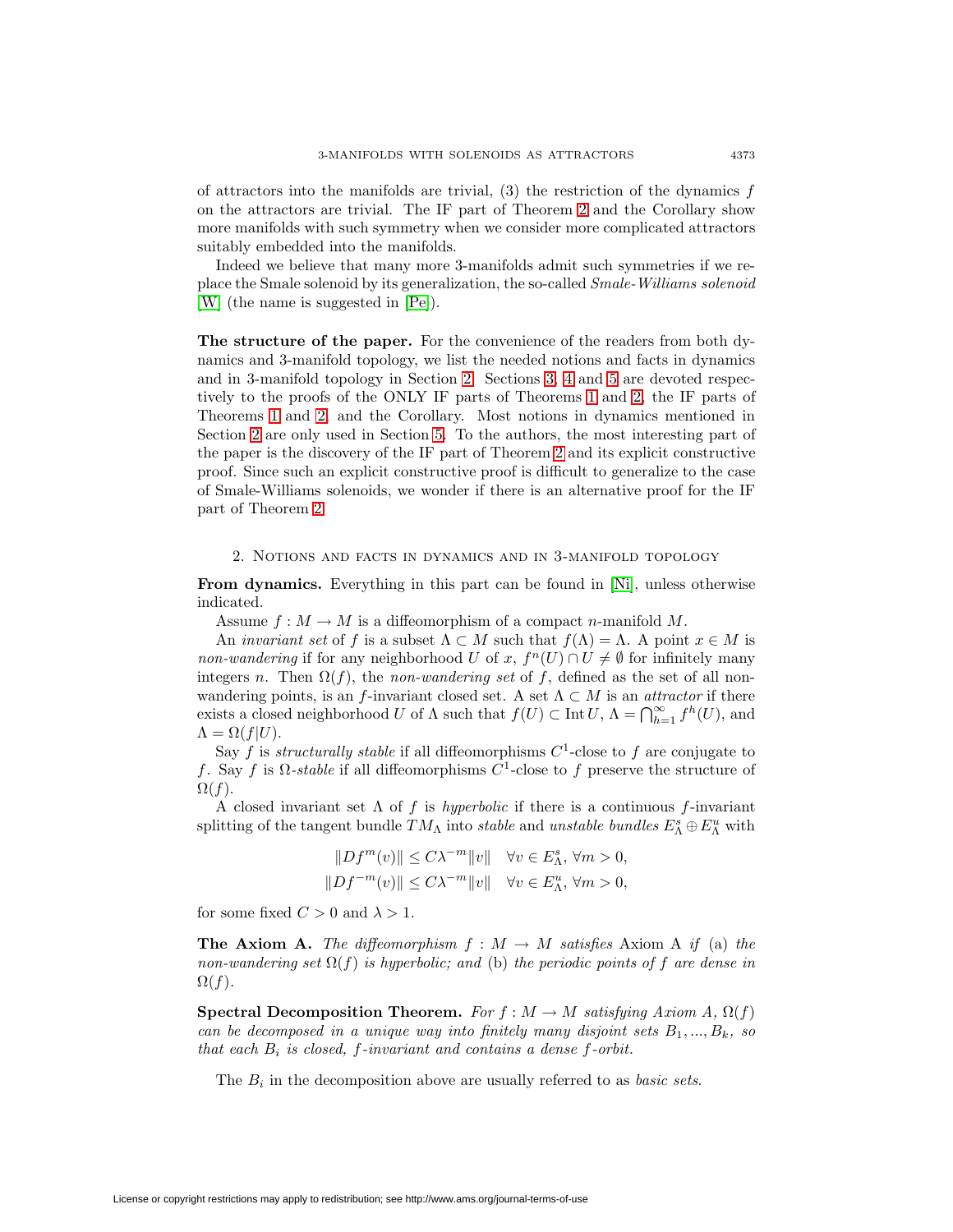**Stable Manifold Theorem.** Suppose  $\Omega(f)$  is hyperbolic. Then for each  $x \in \Omega(f)$ , the sets  $W^s(x, f) = \{y \in M | \lim_{j \to \infty} d(f^j(y), f^j(x)) = 0\}$  and  $W^u(x, f) = \{y \in$  $M|\lim_{j\to\infty} d(f^{-j}(y),f^{-j}(x))=0\}$  are smooth, injective immersions of the  $E_x^s$  and  $E_x^u$ , respectively. Moreover, they are tangent to  $E_x^s$  and  $E_x^u$  at x, respectively.

 $W^{s}(x, f)$  and  $W^{u}(x, f)$  in the theorem are known as the stable and unstable manifolds of f at x.

**The Strong Transversality Condition.** For all  $x, y \in \Omega(f)$ , the stable and unstable manifolds  $W^s(x, f)$  and  $W^u(y, f)$  are transverse.

**The no cycle condition.** An *n*-cycle of the Axiom A system is a sequence of basic sets  $\Omega_0, \Omega_1, \ldots, \Omega_n$  with  $\Omega_0 = \Omega_n$  and  $\Omega_i \neq \Omega_j$  otherwise, and such that  $W^u(\Omega_{i-1}) \cap W^s(\Omega_i) \neq \emptyset$ . An Axiom A system satisfies the no-cycle condition if it has no *n*-cycle for all  $n \geq 1$ .

**Stability theorem** (See the survey paper [\[Ha\]](#page-11-10))**.** (a) Axiom A and the strong transversality condition of  $\Omega(f)$  are equivalent to the structural stability of f.

(b) Axiom A and the no cycle condition of  $\Omega(f)$  are equivalent to the  $\Omega$ -stability of  $f$ .

**From 3-manifold theory.** Everything in this part can be found in [\[He\]](#page-11-11), unless otherwise indicated.

Let M be a 3-manifold and S an embedded 2-sphere separating M. Let  $M_1$  and  $M_2$  be the two 3-manifolds obtained by splitting M along S and capping-off the two resulting 2-sphere boundary components by two 3-cells. Then M is a connected sum of  $M_1$  and  $M_2$ , written  $M_1 \# M_2$ .

A 3-manifold  $M \neq S^3$  is prime if  $M = M_1 \# M_2$  implies one of  $M_1$ ,  $M_2$  is  $S^3$ .

Let  $F$  be a connected compact 2-sided surface properly embedded in  $M$ .  $F$  is said to be compressible if either F bounds a 3-ball, or there is an essential, simple closed curve on F which bounds a disk in  $M$ ; otherwise, F is said to be *incompressible*.

The following three results in 3-manifold topology are fundamental.

**Kneser-Milnor's Prime Decomposition Theorem.** Every closed orientable 3 manifold  $M \neq S^3$  can be expressed as a connected sum of a finite number of prime factors. Furthermore, the decomposition is unique up to order and homeomorphism.

**Haken's Finiteness Theorem.** Let M be a compact orientable 3-manifold. Then the maximum number of pairwise disjoint, non-parallel, closed connected incompressible surfaces in M, denoted by  $h(M)$ , is a finite integer  $\geq 0$ .

**Papakyriakopoulos's Loop Theorem.** Let M be a compact orientable 3-manifold and  $S \subset M$  a closed orientable surface. If the homomorphism  $i_* : \pi_1(S) \to$  $\pi_1(M)$  induced by the embedding  $i : S \to M$  is not injective, then there is an embedded disc  $D \subset M$  such that  $D \cap S = \partial D$  and  $\partial D$  is an essential circle in S.

For the definition of the *lens space*  $L(p,q)$ , see Section [4.](#page-6-0)

3. Proof of the ONLY IF parts of Theorems [1](#page-1-1) and [2](#page-1-0)

We first prove the ONLY IF part of Theorem [1.](#page-1-1)

<span id="page-3-0"></span>*Proof.* Suppose  $f : M \to M$  has a knotted Smale solenoid S as an attractor. Then  $S = \bigcap_{h=1}^{\infty} f^h(N)$ , and  $\overline{M-N} \subset M - f(N)$ , where N is a defining solid torus of S.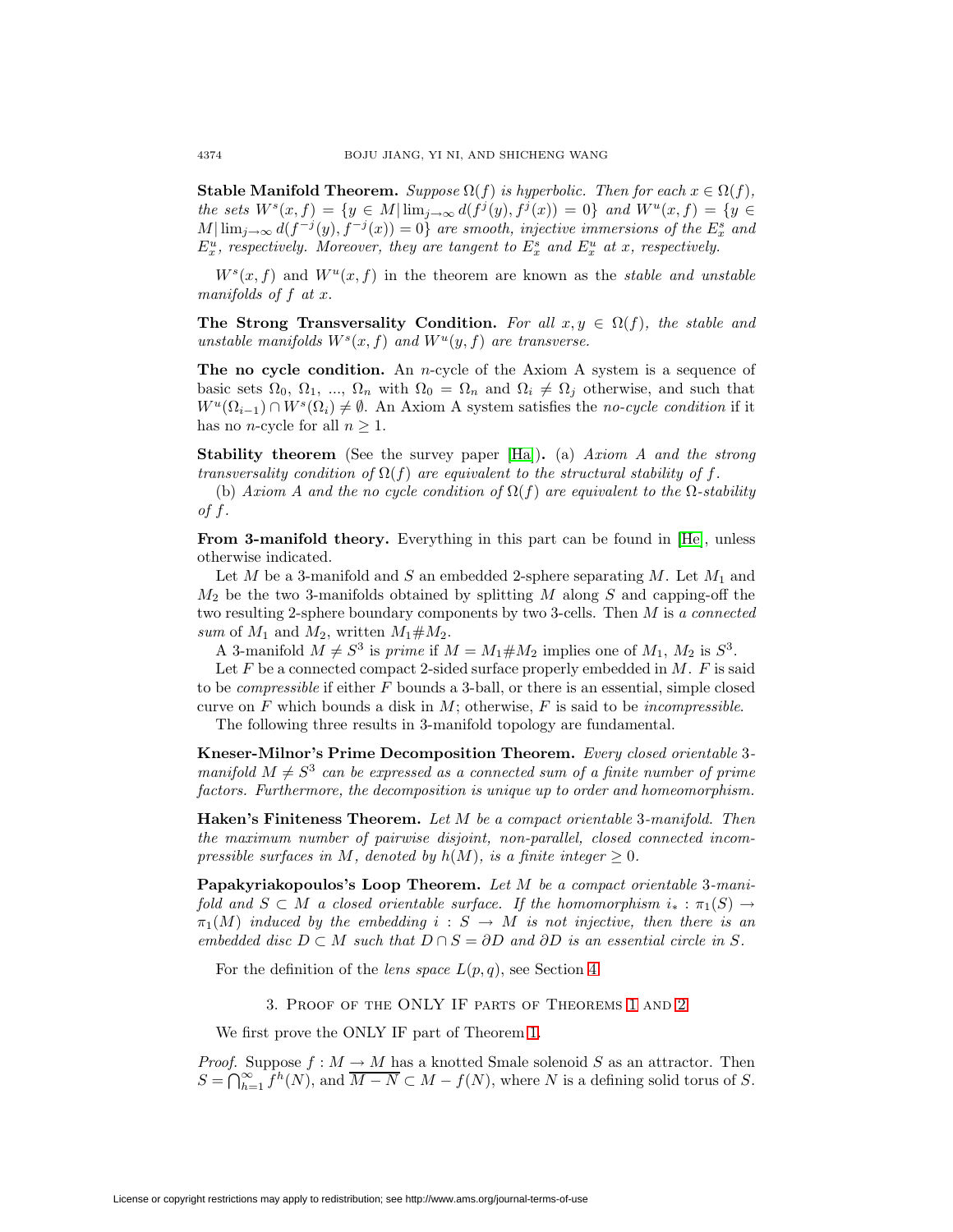Since f is a global homeomorphism,  $\overline{M-N}$  and  $\overline{M-f(N)}$  are homeomorphic.

Suppose first that  $\partial \overline{M} - \overline{N}$  is an incompressible surface in  $\overline{M} - \overline{N}$ . By Haken's Finiteness Theorem,  $h(M)$ , the maximum number of pairwise disjoint, non-parallel, closed incompressible surfaces in  $M$ , is a finite integer. Since the winding number  $w$ of  $f(N)$  in N is > 1,  $\partial \overline{M-N}$  is incompressible in  $\overline{N-f(N)}$  and is not parallel to  $\partial \overline{M} - f(N)$ . It follows that for any set F of disjoint, non-parallel, incompressible surfaces of  $\overline{M-N}$ ,  $\partial \overline{M-f(N)} \cup F$  is a set of disjoint non-parallel closed incompressible surfaces in  $\overline{M - f(N)}$ . Hence  $h(\overline{M - f(N)})$  is larger than  $h(\overline{M - N})$ , which contradicts the fact that  $\overline{M-N}$  and  $\overline{M-f(N)}$  are homeomorphic.

By the last paragraph,  $\partial \overline{M} - \overline{N}$  is compressible in  $\overline{M} - \overline{N}$ . This means there is a properly embedded disc  $(D, \partial D) \subset (\overline{M-N}, \partial \overline{M-N})$  such that  $\partial D$  is an essential circle in  $\partial N$ . Cutting  $\overline{M-N}$  along D, we get a 3-manifold, denoted by  $M_1$ , with  $\partial M_1$  a 2-sphere containing two copies  $D_1$  and  $D_2$  of D. Let  $S_*$  be a boundary parallel 2-sphere in the interior of  $M_1$ . Now identifying  $D_1$  and  $D_2$ , we get back to  $\overline{M-N}$  and  $S_*$  separates a punctured solid torus from  $\overline{M-N}$ ; finally we glue back N with  $\overline{M-N}$  to get M and  $S_*$  separates a punctured lens space from M, i.e.,  $M$  contains a lens space  $L$  as a prime factor.

If L is  $S^3$ , then it is easy to see the core of N bounds a disc, which contradicts the assumption that S is knotted. If  $L = S^2 \times S^1$ , then N carries a generator  $\alpha$ of  $\pi_1(S^2 \times S^1) = Z$ . Since  $f(N)$  is a w-string braid in N, we have  $f_*(\alpha) = w\alpha$ . Since f is a homeomorphism,  $f_*$  is an isomorphism. Hence  $w = 1$ , and we reach a contradiction.

We have finished the proof of the ONLY IF part of Theorem [1.](#page-1-1)  $\Box$ 

We are going to prove the ONLY IF part of Theorem [2.](#page-1-0)

Suppose  $\Omega(f)$  is a union of Smale solenoids  $S_1, ..., S_n$ . Then for each  $i = 1, ..., n$ , it is known (more or less directly from the definition) that

(i)  $f|S_i$  is hyperbolic and the periodic points of f are dense in  $S_i$ ;

(ii)  $S_i$  is an f-invariant closed set and there is a dense f-orbit in  $S_i$ .

Then f satisfies Axiom A by (i). By Spectral Decomposition Theorem,  $\Omega(f)$  can be decomposed in a unique way into finitely many disjoint basic sets  $B_1, ..., B_k$ , so that each  $B_i$  is closed, f-invariant and contains a dense f-orbit.

By (ii), each  $S_i \subset B_l$  for some  $l = 1, ..., k$ . Then from the facts that  $S_i$  is an attractor of f (or of  $f^{-1}$ ) and that  $B_l$  contains a dense f-orbit, there is a point  $x \in \text{Int } U_i$  so that its f-orbit  $o(x)$  is dense in  $B_l$ , where  $U_i$  is a closed neighborhood of  $S_i$  mentioned in the definition of an attractor. Then it is clear that  $x \in \Omega(f|U_i)$ . Hence  $x \in S_i$ , thus  $B_l = o(x) \subset S_i$ , so we must have  $S_i = B_l$ . Hence each  $S_i$  is a basic set of  $\Omega(f)$  and in particular,  $\Omega(f)$  is a disjoint union of finitely many Smale solenoids.

Now the ONLY IF part of Theorem [2](#page-1-0) follows from Lemma [1](#page-4-0) and Lemma [2](#page-5-0) below.

<span id="page-4-0"></span>**Lemma 1.** Suppose  $f : M \to M$  is a diffeomorphism and  $\Omega(f)$  is a disjoint union of finitely many Smale solenoids. Then  $\Omega(f)$  is a union of two solenoids, one is an attractor of f and the other is an attractor of  $f^{-1}$ .

Proof. Suppose

$$
(1) \qquad \qquad \Omega(f) = S_1 \cup S_2 \cup \ldots \cup S_n, \qquad n \ge 1,
$$

is a disjoint union of solenoids, where either  $S_i = \bigcap_{h=1}^{\infty} f^h(N_i)$  if  $S_i$  is an attractor of f or  $S_i = \bigcap_{h=1}^{\infty} f^{-h}(N_i)$  if  $S_i$  is an attractor of  $f^{-1}$ . Without loss of generality,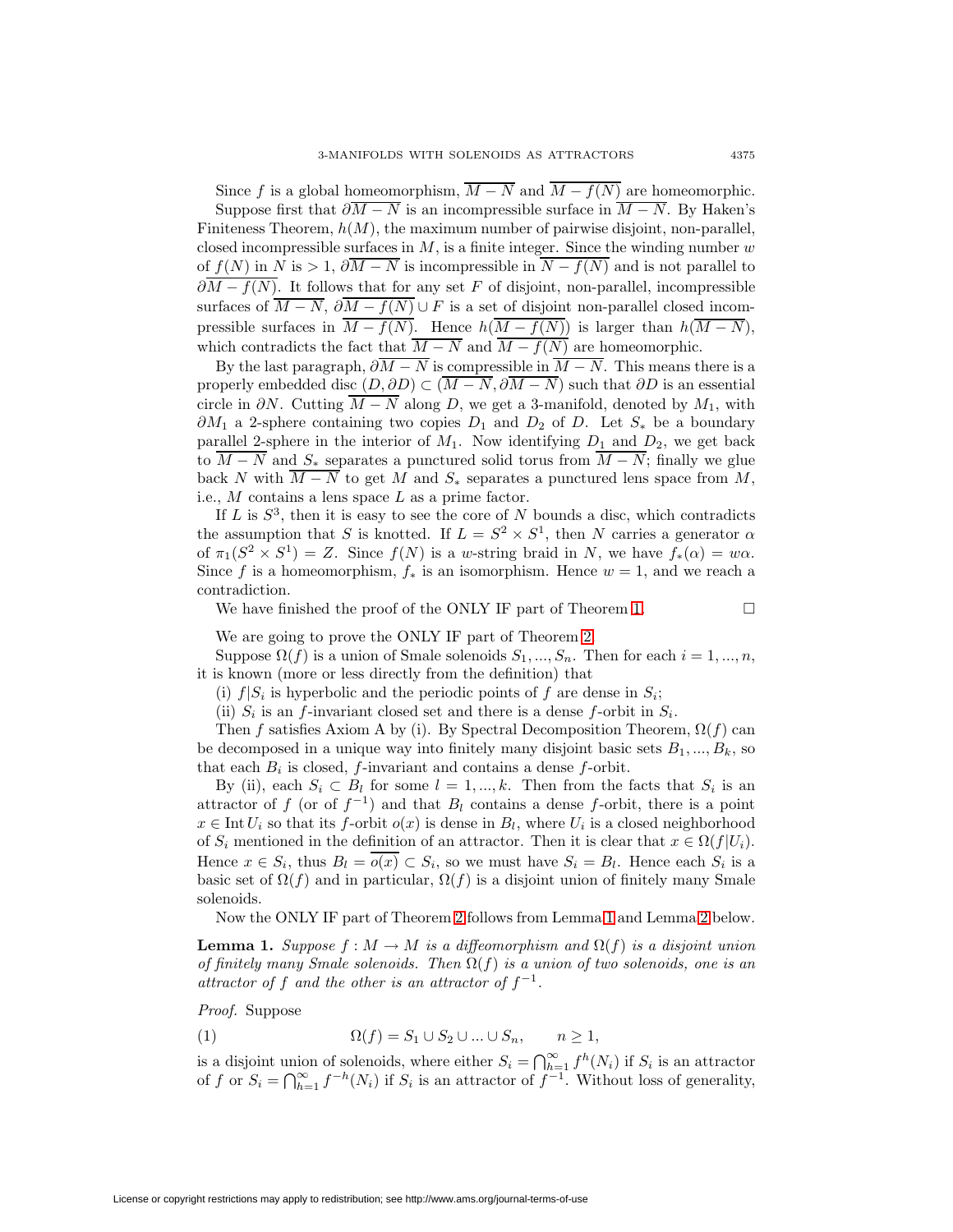we assume that the  $N_i$ 's have been chosen so that  $N_i \cap N_j = \emptyset$  if  $i \neq j$  (since  $S_i \cap S_j = \emptyset$  for  $i \neq j$ , and some  $S_i$  is an attractor of f (otherwise replace f by  $f^{-1}$ ). Then by re-indexing if necessary we assume that  $S_1, ..., S_k$  are attractors of f and the remaining  $S_j$  are attractors of  $f^{-1}$ ; henceforth, k is the number of attracting solenoids. So we can assume

$$
(2) \t f(N_i) \subset \text{Int } N_i, \t i = 1, ..., k \le n,
$$

and

(3) 
$$
f^{-1}(N_j) \subset \text{Int } N_j, \qquad j = k + 1, ..., n.
$$

For  $i = 1, ..., k$ , let  $V_i = \bigcup_{h=1}^{\infty} f^{-h}(\text{Int } N_i)$ . Since f is a homeomorphism,  $V_i$  is open. Moreover

$$
(4) \t V_i \cap V_j = \emptyset, \t 1 \leq i < j \leq k,
$$

and

$$
(5) \t\t f(V_i) = V_i,
$$

by the assumptions (2) and  $N_i \cap N_j = \emptyset$  for  $i \neq j$ .

First we suppose  $n = 1$ . Now Let  $Y_1 = M - \text{Int } N_1$ . Then  $Y_1$  is compact and  $f^{-1}(Y_1) \subset Y_1$  by (2). Therefore  $\Omega(f) = \Omega(f^{-1})$  intersects  $Y_1$ , which contradicts (1).

So  $n > 1$ . Suppose  $k > 1$ . Let  $Y_2 = M - \bigcup_{j=k+1}^{n} S_j$ . For each  $i = 1, ..., k$ ,  $V_i \subset Y_2$ .  $Y_2$  is connected, so it cannot be a disjoint union of  $k > 1$  open sets. Hence  $Y_3 = M - ((\bigcup_{j=k+1}^n S_j) \cup (\bigcup_{i=1}^k V_i))$  is not empty. Suppose  $x \in Y_3$ . Since  $S_j$ is compact, we can choose  $N_j$  sufficiently small in order that  $x \notin \bigcup_{j=k+1}^n \text{Int } N_j$ . Then  $Y_4 = M - ((\bigcup_{j=k+1}^{n} \text{Int } N_j) \cup (\bigcup_{i=1}^{k} V_i))$  is compact and is not empty. By (3), (5), we have  $f(Y_4) \subset Y_4$ . Hence  $\Omega(f) \cap Y_4 \neq \emptyset$ , a contradiction.

We have proved that f has exactly one attractor. By the same reason  $f^{-1}$  also has exactly one attractor, therefore  $n = 2$  and the lemma is proved.

<span id="page-5-0"></span>**Lemma 2.** Let M be a closed orientable 3-manifold. If  $f : M \to M$  is a diffeomorphism with  $\Omega(f)$  a union of two disjoint Smale solenoids, then M is a lens space and M is not  $S^2 \times S^1$ .

*Proof.* Suppose  $\Omega(f)$  is a union of two disjoint solenoids  $S_1$  and  $S_2$ . We may further assume that

(6) 
$$
S_1 = \bigcap_{h=1}^{\infty} f^h(N_1), \qquad S_2 = \bigcap_{h=1}^{\infty} f^{-h}(N_2), \qquad N_1 \cap N_2 = \emptyset.
$$

We have  $\bigcup_{h=1}^{\infty} f^{-h}(\text{Int } N_1) = M - S_2$ . It follows that

(7)  $f^{n}(\partial N_2) \subset \text{Int } N_1, \quad M - N_1 \subset f^{n}(N_2)$  for some large integer  $n > 1$ .

Since  $H_2(N_1, Z) = 0$ ,  $\partial f^{n}(N_2)$  separates  $N_1$  into two parts Y' and Y'' with  $\partial Y' = \partial f^n(N_2)$  and  $\partial Y''$  has two components.

The homomorphism  $i_* : \pi_1(\partial f^n(N_2)) \to \pi_1(N_1)$  induced by the embedding  $i : \partial f^{n}(N_2) \to N_1$  is not injective, since  $\pi_1(N_1) = Z$  and  $\pi_1(f^{n}(\partial N_2)) = Z \oplus Z$ . By the Loop Theorem,  $\partial f^{n}(N_2)$  is compressible in  $N_1$ , that is, there is an embedded disc  $D \subset N_1$  such that  $D \cap \partial N_2 = \partial D$  and  $\partial D$  is an essential circle in  $\partial f^n(N_2)$ . Since the solid torus  $N_1$  is irreducible, a standard argument shows that  $\partial f^n(N_2)$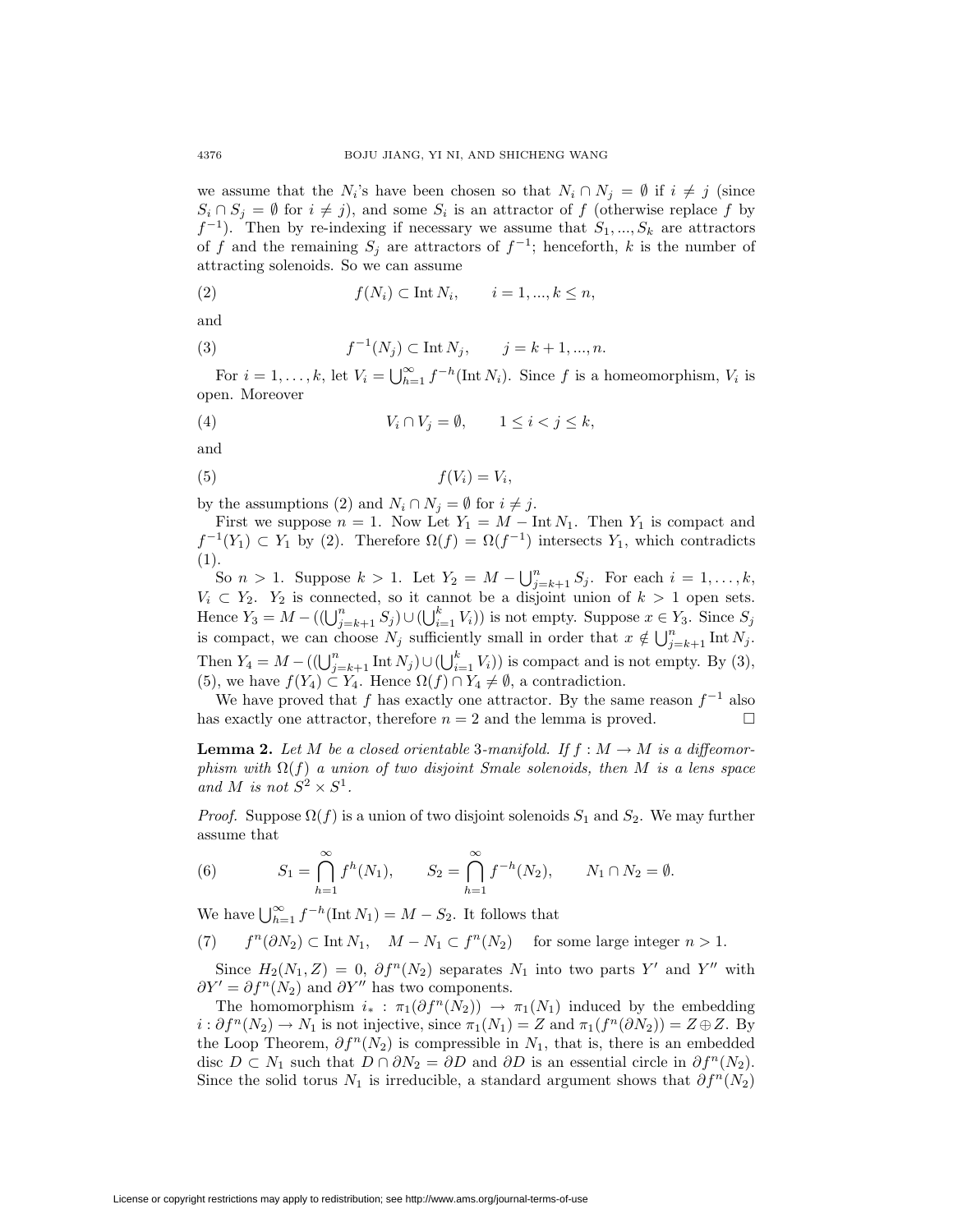

FIGURE 1. Lens space  $L(p,q)$  as union of solid tori  $N_1 \cup_{\varphi} N_2$ 

bounds a solid torus N' in  $N_1$ , and therefore we have  $N' = Y'$ . Then by (7), we have

$$
(8) M = (M - N_1) \cup_{\partial N_1} N_1 = M - N_1 \cup_{\partial N_1} Y'' \cup_{\partial f^n(N_2)} Y' = f^n(N_2) \cup_{\partial f^n(N_2)} N'.
$$

Hence M is obtained by identifying two solid tori  $f^{n}(N_2)$  and N' along their common boundary. So  $M$  is a lens space.

Since f is a homeomorphism,  $N'' = f^{-n}(N')$  is also a solid torus and M is obtained by identifying two solid tori  $N_2$  and  $N''$  along their boundary. Now  $f^{-1}(N_2)$  is a w-string braid in  $N_2, w > 1$ . That M is not  $S^2 \times S^1$  can be proved as before.  $\Box$ 

### 4. Proof of the IF parts of Theorems [1](#page-1-1) and [2](#page-1-0)

<span id="page-6-0"></span>Suppose M is the lens space  $L(p,q)$ , where  $p > 0$  and  $gcd(p,q) = 1$ . Then M is the union of two solid tori,  $M = N_1 \cup_{\varphi} N_2$ , where the gluing map  $\varphi : \partial N_2 \to \partial N_1$ is an orientation reversing homeomorphism. On each torus  $\partial N_i$ , pick a meridianlongitude pair, denoted  $\{\mu_i, \lambda_i\}$ , as a basis of  $H_1(\partial N_i)$ . In  $\partial N_1$ ,  $\varphi(\mu_2)$  is the  $(p, q)$ -curve, that is  $\varphi(\mu_2) = p\lambda_1 + q\mu_1$ , while  $\varphi(\lambda_2) = r\lambda_1 + s\mu_1$ , with  $ps - qr = 1$ . It is clear that in  $\partial N_1$  we have  $\varphi^{-1}(\mu_1) = p\lambda_2 - r\mu_2$  and  $\varphi^{-1}(\lambda_1) = -q\lambda_2 + s\mu_2$ . In Figure 1, the case of  $M = L(5, 2)$  and  $\binom{p}{r}$  =  $\binom{5}{-2}$  is shown as a concrete example.

**Proof of the IF part of Theorem [2.](#page-1-0)** The IF part of Theorem [2](#page-1-0) is equivalent to the following

**Claim.** Suppose M is a lens space  $L(p,q)$ ,  $p > 0$ . Then there is a diffeomorphism  $f: M \to M$  with  $\Omega(f)$  a union of two  $(p+1)$ -adic solenoids, one is an attractor, the other is a repeller.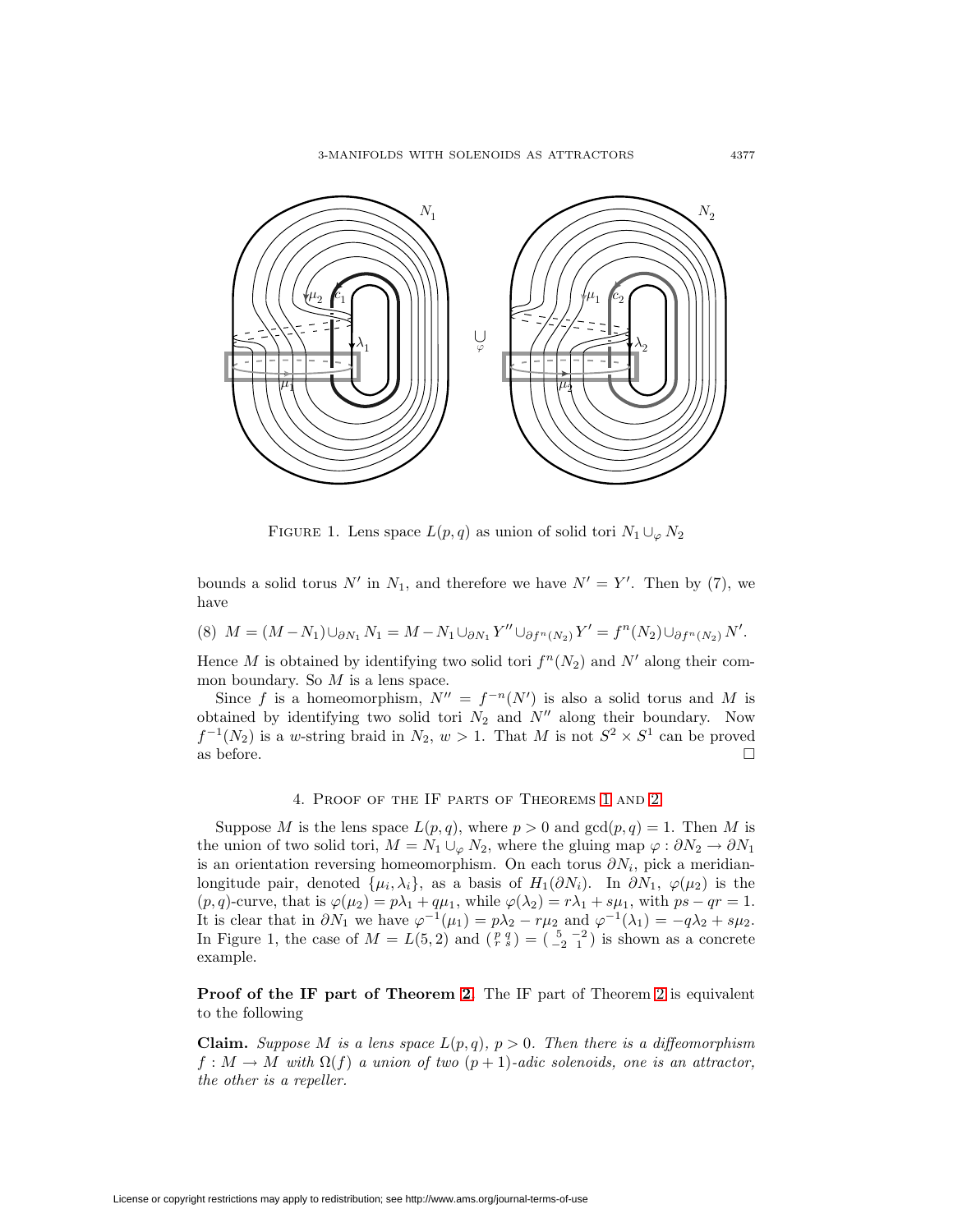

FIGURE 2. Writhe the core  $c_1$  in  $N_1$ 



FIGURE 3. Closed braid  $\beta_1$  in  $N_1$  and core  $c_2$  of  $N_2$ 

We are going to prove this Claim.

Denote the oriented cores of  $N_1, N_2$  by  $c_1, c_2$  ( $c_i$  is homologous to  $\lambda_i$  in  $N_i$ ), respectively. We do the following operations to  $c_1$ , as indicated in Figure 2: Writhe c<sub>1</sub> locally, moving a subarc  $\overline{ab}$  toward  $\partial N_1$  and identify it with a subarc of  $\varphi(\mu_2)$ . Since  $\mu_2$  bounds a meridian disk in  $N_2$ , we can push  $\overline{ab}$  across the disk. The effect seen in  $N_1$  is to replace  $\overline{ab}$  with its complement in  $\varphi(\mu_2)$ ; see Figure 2. Finally, pushing the obtained curve into Int  $N_1$ , we get a closed braid  $\beta_1$  in  $N_1$ , as indicated in Figure 3. (In fact,  $\beta_1$  is the "connected sum" of the "writhed"  $c^{-1}$  with  $\varphi(\mu_2)$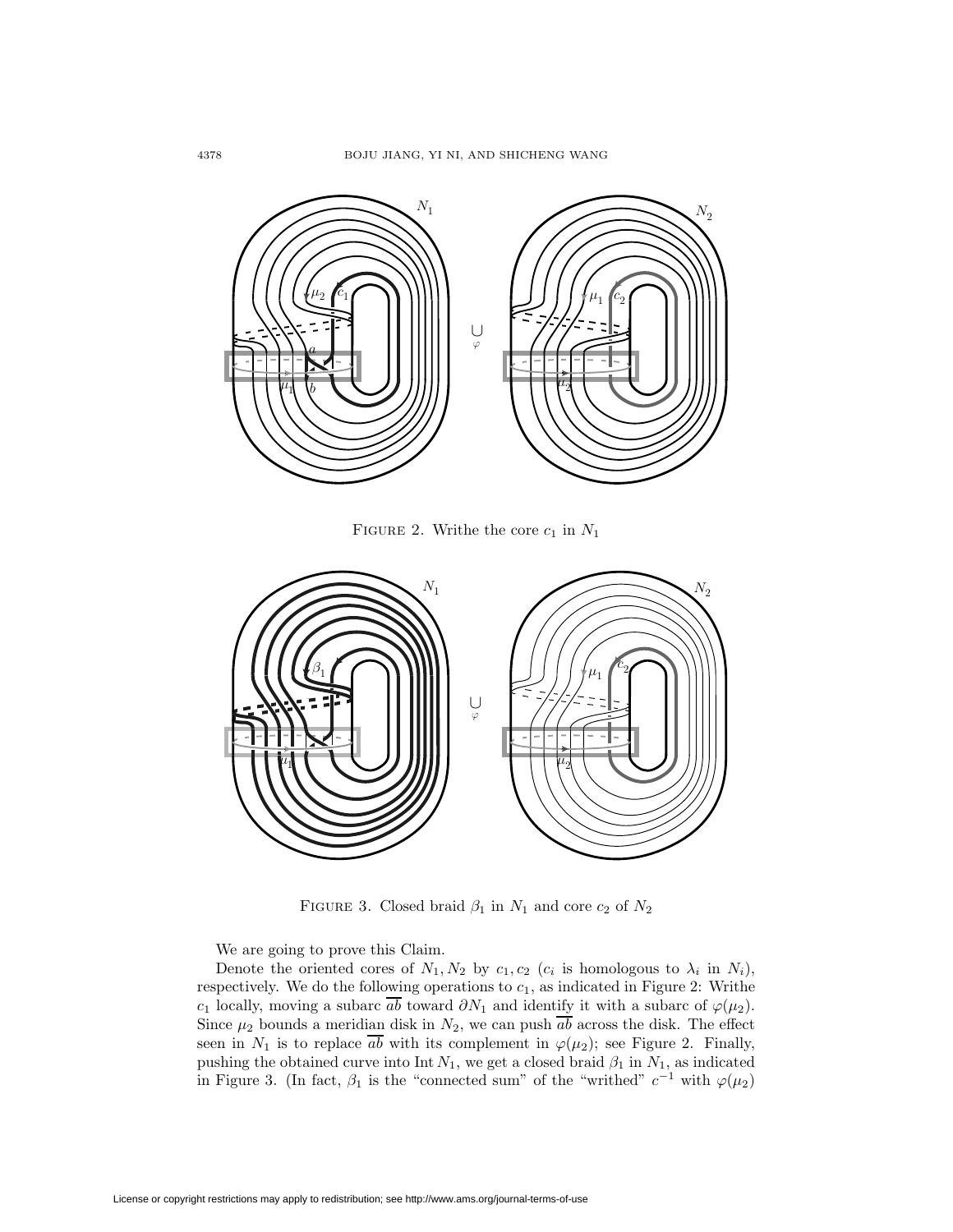3-MANIFOLDS WITH SOLENOIDS AS ATTRACTORS 4379



FIGURE 4. Core  $c_1$  of  $N_1$  and closed braid  $\beta_2$  in  $N_2$ 

<span id="page-8-0"></span>in  $N_1$ .) Applying similar operations to  $c_2$  in  $N_2$ , we get a closed braid  $\beta_2$  in  $N_2$ , as indicated in Figure 4. Now  $\beta_1 \sqcup c_2$  and  $c_1 \sqcup \beta_2$  are two links in M.

**Lemma 3.** The two links  $\beta_1 \sqcup c_2$  and  $c_1 \sqcup \beta_2$  are isotopic in M.

*Proof.* Recall that  $\beta_1$  is obtained by isotoping  $c_1$ ; thus if we perform the inverse of the above isotopy, we can transform  $\beta_1$  into  $c_1$ . We will show that the same isotopy also transforms  $c_2$  into  $\beta_2$ .

From now on, we only use local pictures (represented in the rectangular frame in Figures 1–4) to show changes in both  $N_1$  and  $N_2$  simultaneously. The initial local picture of  $\beta_1 \sqcup c_2$  is shown in Figure 5-1. In  $N_1$  (on the left),  $\beta_1$  is a closed braid in  $N_1$ , and a segment of  $c_2$  is shown outside of  $\partial N_1$ . On the right, most of  $\beta_1$  coincides with  $\mu_2$ , along with the part slightly outside  $\partial N_2$ , and  $c_2$  is the core of  $N_2$ . Our isotopy consists of the following three steps:

STEP 1.  $\mu_2$  bounds a meridian disk in  $N_2$ , so we can pull  $\beta_1$  across the disk. At the same time, a subarc of  $c_2$  is pulled into  $N_1$ , as indicated in Figure 5-2.

STEP 2. In the local picture Figure 5-2,  $\beta_1$  has a self-crossing. A local half-twist will eliminate this self-crossing, as indicated in Figure 5-3. Take care so that a subarc  $\overline{cd}$  of  $c_2$  lies on  $\varphi^{-1}(\mu_1)$ . Now comparing Figure 5-2 and Figure 5-3, we find an interesting fact: except for the colors and labels, the left/right part of Figure 5-2 is the same as the right/left part of Figure 5-3. This symmetry suggests that the next step is a kind of inverse to Step 1.

STEP 3. Push the subarc  $\overline{cd}$  across the meridian disk of  $N_1$ , as indicated in Figure 5-4. We see that  $\beta_1$  is deformed to  $c_1$ , and  $c_2$  is deformed to  $\beta_2$ .

*Proof of the Claim.* Note that  $\beta_i$  is a  $(p+1)$ -string braid in  $N_i = S^1 \times D_i^2$ . Isotope  $\beta_i$  in  $N_i$  to meet all fiber discs  $* \times D_i^2$  transversely. Let  $\mathcal{N}(\gamma)$  denote the closed tubular neighborhood of a closed curve  $\gamma$ , and think of  $N_i$  as  $\mathcal{N}(c_i)$ .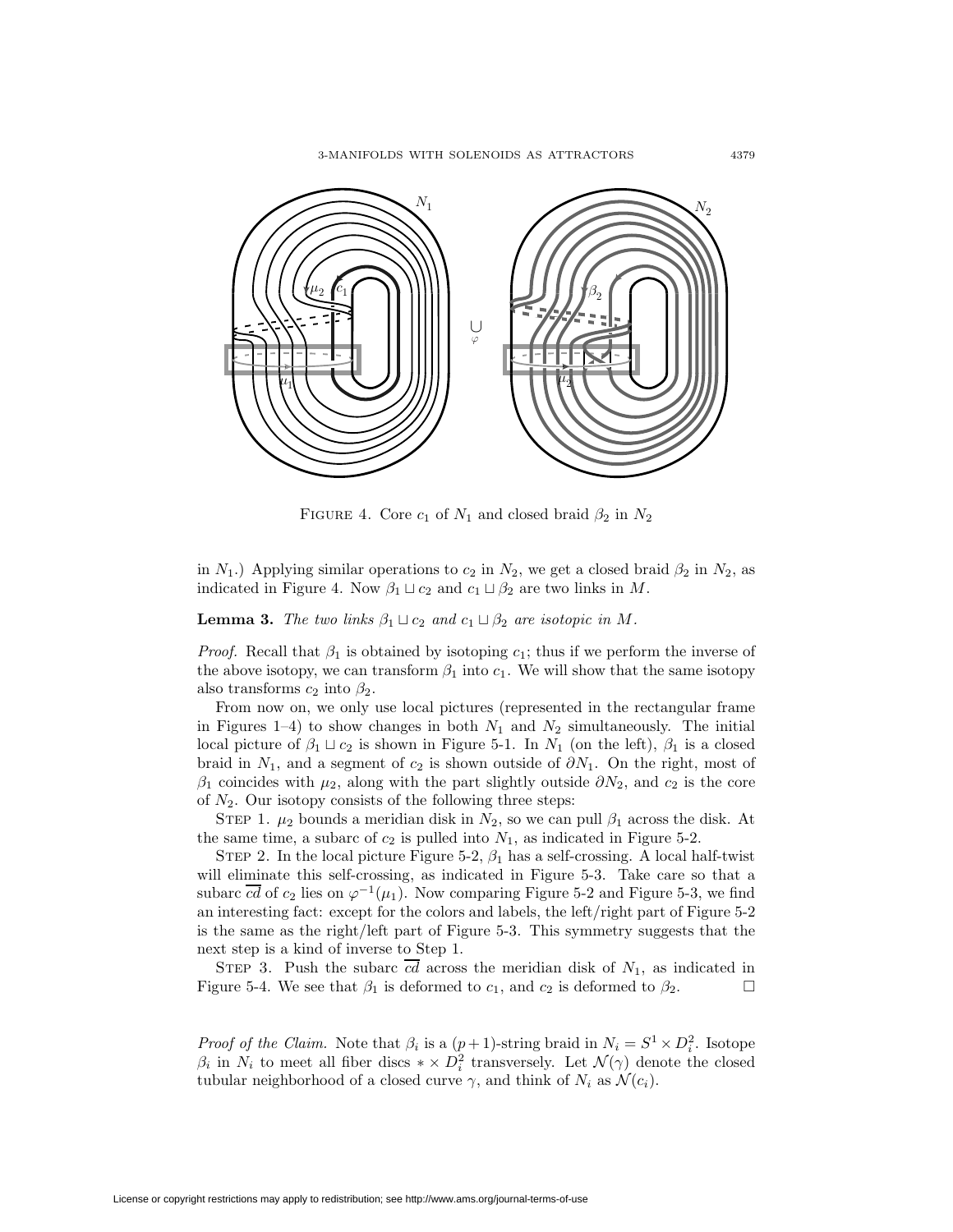

FIGURE 5. Local pictures of the 3-step isotopy from  $\beta_1 \sqcup c_2$  to  $c_1 \sqcup \beta_2$ 

Choose  $\mathcal{N}(\beta_i)$  to be a disc bundle over  $\beta_i$  embedded into  $N_i$  so that each disc fiber  $\subset \ast \times D^2$  (for  $\ast \in S^1$ ) and has diameter  $\lt 1/(p+1)^2$ . Moreover we may assume that  $N(\beta_i)$  misses the core  $c_i$ .

The isotopy provided by Lemma [3](#page-8-0) that sends  $\beta_1 \sqcup c_2$  to  $c_1 \sqcup \beta_2$  can be adjusted to send  $\mathcal{N}(\beta_1) \sqcup N_2$  to  $N_1 \sqcup \mathcal{N}(\beta_2)$ , and to be "linear" and "disc-fiber preserving" on  $\mathcal{N}(\beta_1) \sqcup N_2$ . Then extend it to a diffeomorphism  $f : M \to M$  which sends  $\overline{N_1 - N(\beta_1)}$  to  $\overline{N_2 - N(\beta_2)}$ .

Now the  $(p+1)$ -adic solenoids  $S_1 = \bigcap_{h=1}^{\infty} f^{-h}(N_1)$  and  $S_2 = \bigcap_{h=1}^{\infty} f^h(N_2)$  are the repeller and the attractor of f, respectively. Moreover for each  $x \notin S_1 \cup S_2$ ,  $f^{n}(x)$  approaches to  $S_2$  as n approaches to infinity, hence  $\Omega(f) = S_1 \cup S_2$ .

We have finished the proof of the Claim, therefore the IF part of Theorem [2.](#page-1-0)  $\Box$ 

Remark. By repeating the operations in the proof, we see that in the IF part of Theorem [2,](#page-1-0) the  $\Omega(f)$  can be chosen to be two explicit  $(mp + 1)$ -adic solenoids,  $mp + 1 \neq 0, \pm 1.$ 

**Proof of the IF part of Theorem [1.](#page-1-1)** Suppose  $M = N#L(p,q)$ . It is easy to see that the isotopy above that sends  $\beta_1 \sqcup c_2$  to  $c_1 \sqcup \beta_2$  can be adjusted to send  $N_2$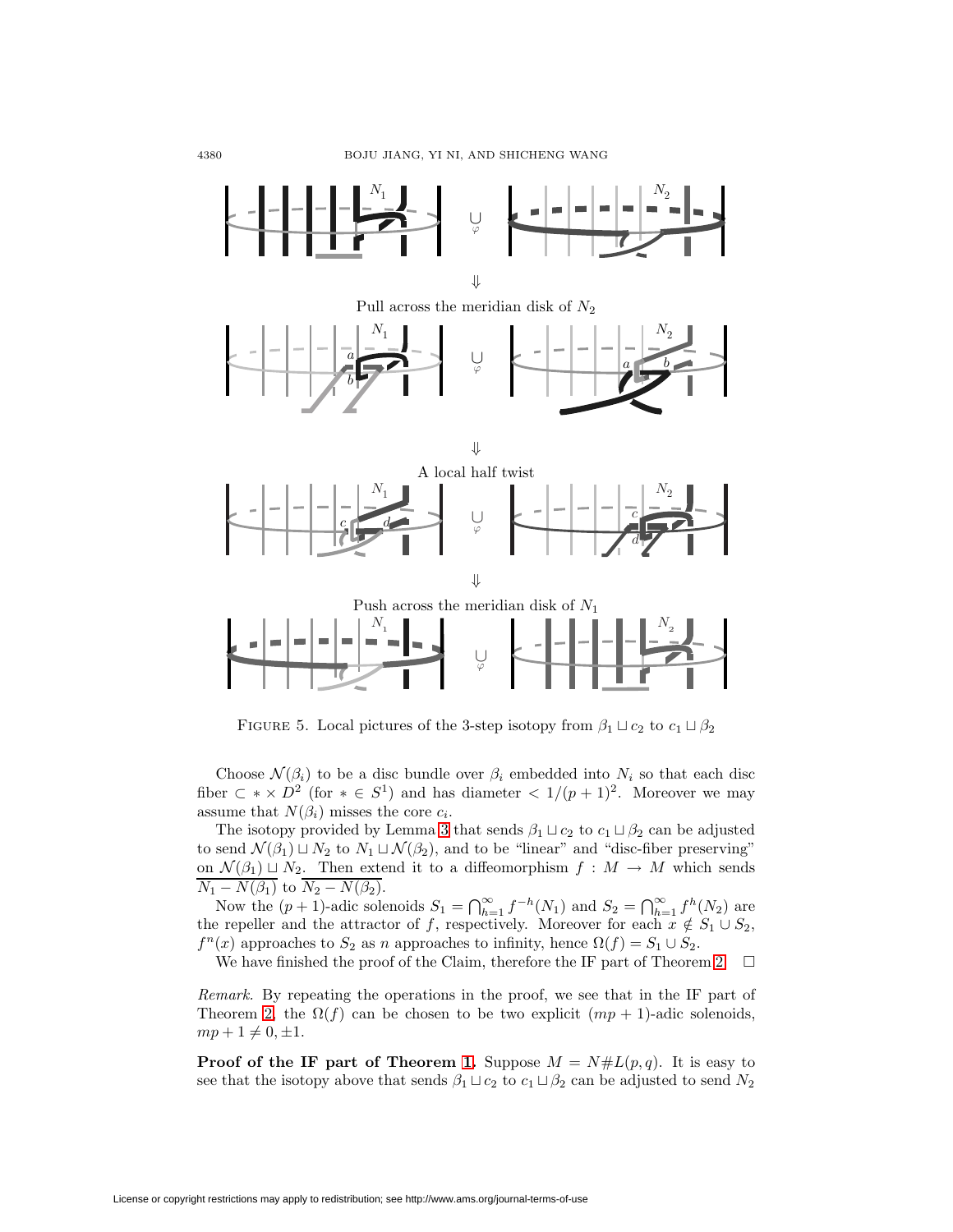to  $\mathcal{N}(\beta_2)$ , to be "linear" and "disc-fiber preserving" on  $N_2$ , and to be the identity on a 3-ball  $B^3$  in  $N_1$ . Therefore there is a diffeomorphism on the  $L(p,q) - \text{int}B^3$ which has a knotted solenoid as a hyperbolic attractor and is the identity on its 2-sphere boundary. Such a diffeomorphism can be extended to  $M$  by the identity on the punctured N.

<span id="page-10-0"></span>We have proved the IF part of Theorem [1.](#page-1-1)

#### 5. Proof of Corollary 1

We start from the end of the proof of the IF part of Theorem [2.](#page-1-0)

Since  $\Omega(f)$  consists of two Smale solenoids  $S_1$  and  $S_2$ ,  $\Omega(f)$  meets Axiom A.

To prove the corollary, we need the following explicit description of stable and unstable manifolds of  $\Omega(f)$ .

First,  $S_1$  is the union of stable manifolds of points in  $S_1$ , and  $S_2$  is the union of unstable manifolds of points in  $S_2$ . Moreover, since  $f^{-1}|N_1$  (resp.  $f|N_2$ ) preserves the disc fibers of  $N_1$  (resp.  $N_2$ ),  $\mathbb{F}_1 = \bigcup f^n(S^1 \times D_1)$  (resp.  $\mathbb{F}_2 = \bigcup f^{-n}(S^1 \times D_2)$ ) provides an R<sup>2</sup>-foliation of  $L(p,q) - S_2$  (resp. R<sup>2</sup>-foliation of  $L(p,q) - S_1$ ), which is the union of unstable manifolds of points in  $S_1$  (resp. the union of stable manifolds of points in  $S_2$ ). Hence we have

$$
W^s(S_1) = S_1
$$
,  $W^u(S_1) = \mathbb{F}_1$ ,  $W^u(S_2) = S_2$ ,  $W^s(S_2) = \mathbb{F}_2$ .

Therefore

$$
W^s(S_1) \cap W^u(S_2) = \emptyset, \qquad W^s(S_2) \cap W^u(S_1) \neq \emptyset.
$$

It is clear that f meets the no cycle condition. Hence f is  $\Omega$ -stable by (b) of the Stability Theorem.

<span id="page-10-1"></span>This f is not structurally stable by the Stability Theorem (a) and the following Lemma [4.](#page-10-1)

# **Lemma 4.**  $\mathbb{F}_1$  and  $\mathbb{F}_2$  do not meet transversely.

*Proof.* We need only to prove that  $\mathbb{F}_1$  and  $\mathbb{F}_2$ , the restrictions of  $\mathbb{F}_1$  and  $\mathbb{F}_2$  on  $\overline{N_1 - N(\beta_1)}$  respectively, do not meet transversely.

Note that  $\overline{N_1 - N(\beta_1)}$  has two different  $(p+1)$ -punctured disc bundle structures provided by  $\mathbb{F}_1$  and  $\mathbb{F}_2$ . (An *n*-punctured disc is obtained from the 2-sphere by removing the interior of  $n + 1$  disjoint sub-discs.) More directly, one  $(p + 1)$ punctured disc bundle structure is induced from the pair  $(N_1, N(\beta_1))$  and the other is induced from the pair  $(\overline{N_1 - N(\beta_1)} \cup N_2, N_2) = (f^{-1}(N_2), f^{-1}(N(\beta_2))) \cong$  $(N_2, N(\beta_2)).$ 

It is easy to see that the restrictions of two fibrations  $\mathbb{F}_1$ | and  $\mathbb{F}_2|$  on  $\overline{N_1 - N(\beta_1)}$ meet transversely on  $\partial N_1 - N(\beta_1)$ .

Let  $F_1$  be a fiber of  $\mathbb{F}_1$ , which is a  $(p+1)$ -punctured disc. Suppose  $\mathbb{F}_1$  and  $\mathbb{F}_2$  meet transversely on  $\overline{N_1 - N(\beta_1)}$ . Then the intersections of  $F_1$  and  $\mathbb{F}_2$  provide a codimension one foliation on  $F_1$  which meets  $\partial F_1$  transversely. Now the genus  $(p+1)$  closed surface  $D(F_1)$ , the double of  $F_1$ , will admit a codimension one foliation, which is impossible since  $|p + 1| > 1$ .

We have completed the proof of Corollary 1.